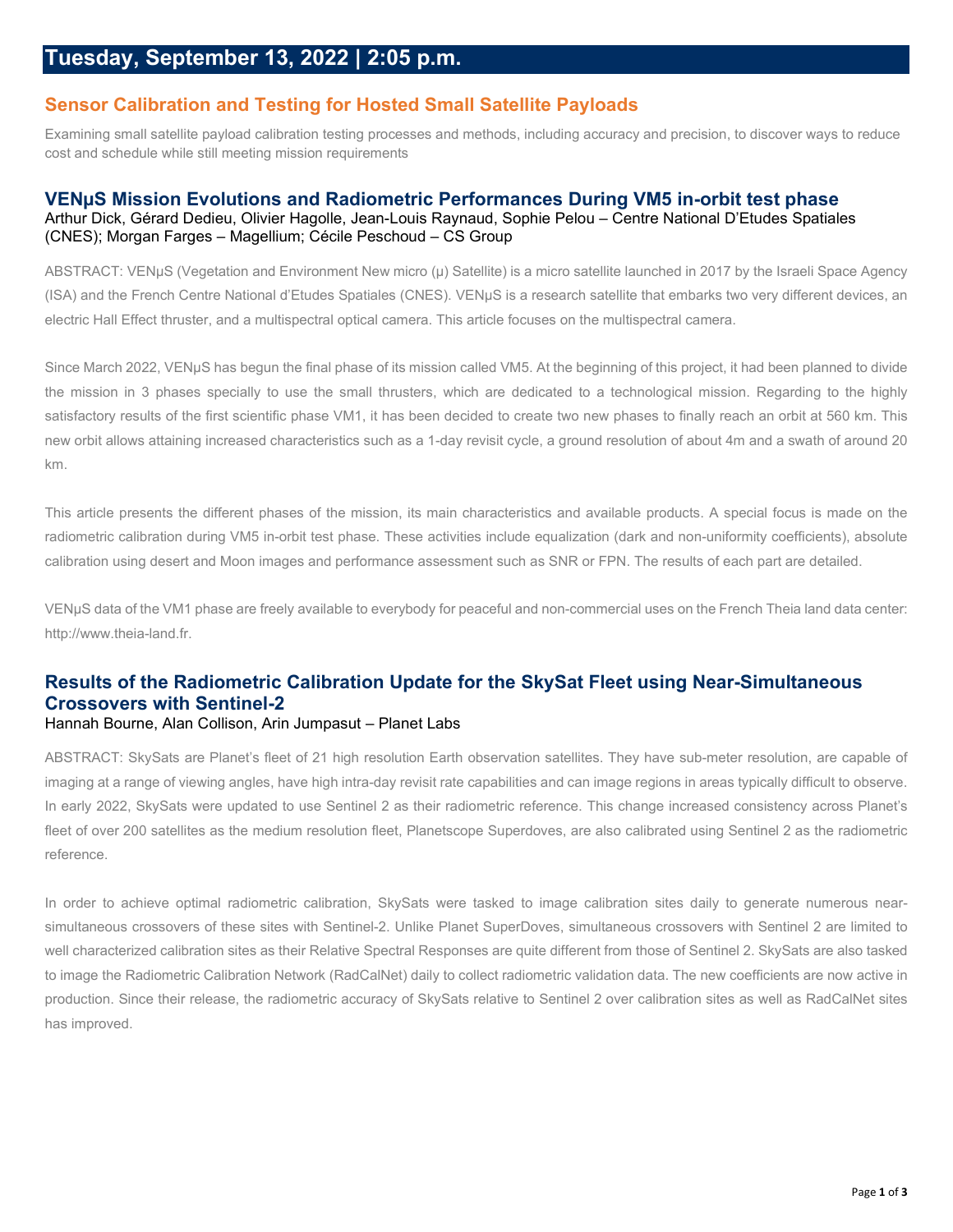#### **Adaptive Calibration of CubeSat Radiometer Constellations** John Bradburn, Mustafa Aksoy – University of Albany, SUNY

ABSTRACT: "Adaptive Calibration of CubeSat Radiometer Constellations" (ACCURACy) is a novel, constellation-level calibration framework developed to address the challenges in calibrating constellations of CubeSat radiometers. CubeSats are smaller than conventional monolithic systems, and so while cheaper and easier to develop and deploy, a lack of sufficient radiation shielding and thermal mass results in gain fluctuations due to the increased sensitivity to ambient conditions. Weight, cost, and power requirements also mean that CubeSats need to rely on vicarious calibration measurements, rather than external blackbody references, which cannot be collected frequently.

ACCURACy is a multi-module framework which uses onboard telemetry data to cluster radiometers in similar states, creating cluster-level calibration data pools to share calibration data between radiometers in the same cluster. This is in contrast to existing constellation-level inter-calibration methods, in which a) one target sensor is selected within the constellation as an absolute calibration reference calibrated using blackbodies or RTMs, and then b) calibration measurements are collected from co-located constellation members in orbit when available and are used to eliminate biases between them in post-processing. This method is not suitable for constellations of identical CubeSat radiometers to obtain frequent-revisit, real-time, consistent observations with broad coverage.

ACCURACy has been developed and tested using a radiometer simulator, which was created in MATLAB to produce synthetic radiometer data for simulated constellations of CubeSats across a broad range of conditions. It has also been tested using various clustering algorithms and many different clustering parameters in order study the propagation of error in the system, and to reduce and quantify errors and uncertainties in calibrated products. This analysis establishes a relationship between uncertainties in calibration measurements and telemetry data in input data, cluster size and variance, and RMSE and uncertainty in calibrated products. ACCURACy is also evaluated against existing constellation-level inter-calibration methods using constellation simulations, comparing the RMSE and uncertainty in the calibrated antenna measurements for all radiometers in a constellation.

#### **Calibration and Validation Plans for the Carbon Mapper Mission** Brandon Rasmussen, Keely Roth, Justin Haag, Paul Giuliano – Planet Labs

ABSTRACT: Planet is a key implementing partner in the Carbon Mapper Consortium (CMC), a public-private partnership with a primary goal of measuring and monitoring Earth's high-emitting methane point sources via satellite. Effectively mapping, quantifying, and attributing methane sources from orbit drives the performance requirements for the first two demonstration satellites equipped with VIS-SWIR Dyson imaging spectrometers and planned for launch in 2023. These high radiometric, spatial, spectral and uniformity performance needs will be met by relying upon decades of imaging spectroscopy experience from another key CMC partner - NASA's Jet Propulsion Laboratory. JPL is developing the first payload and is working closely with Planet on technology transfer. This partnership will enable Planet to manufacture, operate, and scale the constellation to meet market demand.

This work will present a broad overview of our current plans for the full suite of calibration and validation activities through the satellite commissioning process and production of calibrated radiance on orbit. This will include an overview of in-lab calibration experiments, synthetic and surrogate imagery experiments, calibrated radiance processing, and initial on-orbit calibration/validation activities. We will also present initial synthetic and surrogate data analyses being used to guide mission planning.